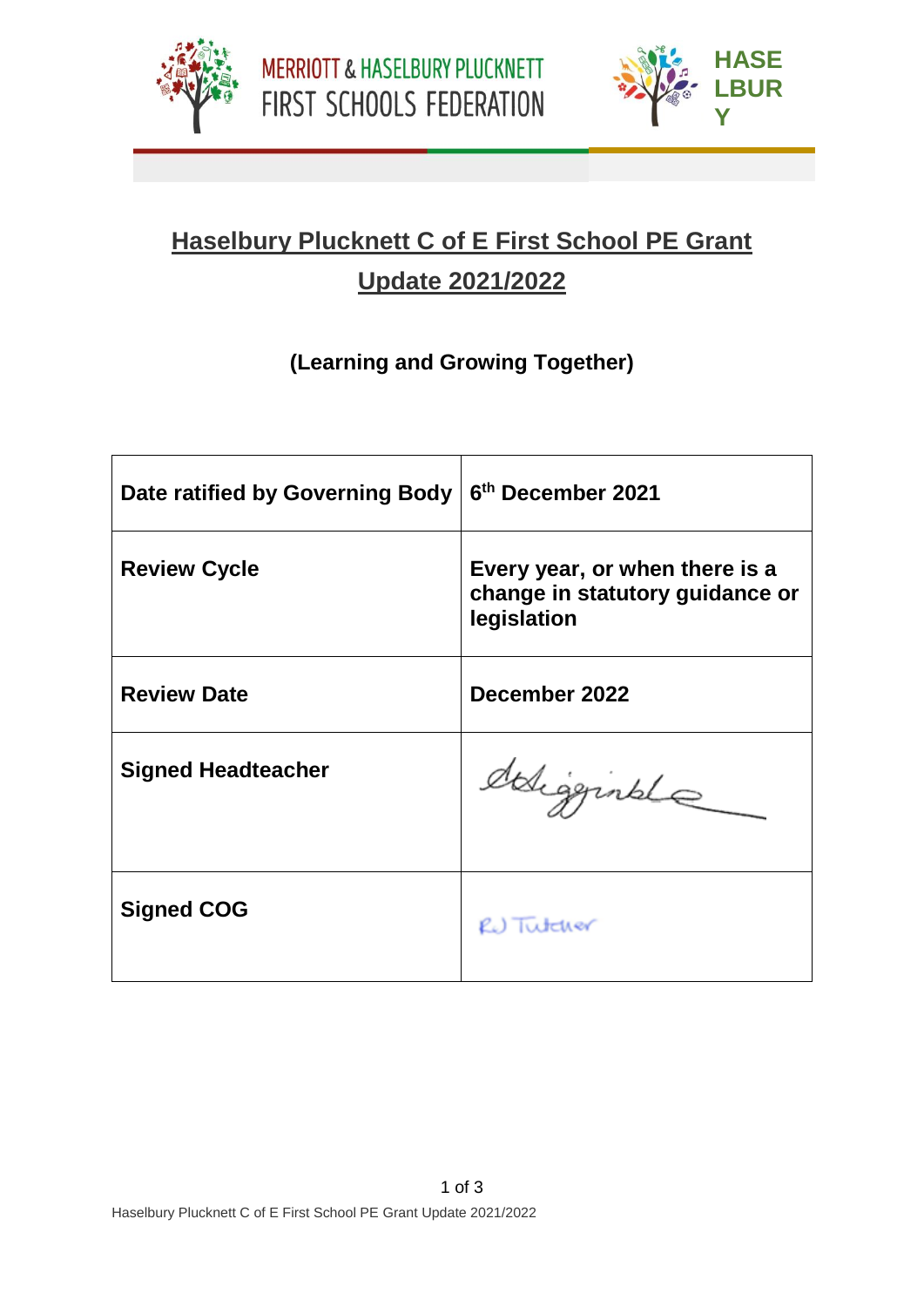



**PLUC**

Working together with parents and the wider community of church and village, we offer our children the chance to achieve their very best, academically, socially and spiritually. We provide a nurturing environment with values firmly rooted in our Christian Foundation: peace, self-control, trust, kindness, patience and love.

## (Matthew 13:8) **"seed fell on good soil, where it produced a crop."**

|                                                                                                                                                                                                                                                                                                                           | Planned PE Grant spending 2021/2022                                                                                                                                                                                   |             |                                                                                                                                                                                                         |                        |
|---------------------------------------------------------------------------------------------------------------------------------------------------------------------------------------------------------------------------------------------------------------------------------------------------------------------------|-----------------------------------------------------------------------------------------------------------------------------------------------------------------------------------------------------------------------|-------------|---------------------------------------------------------------------------------------------------------------------------------------------------------------------------------------------------------|------------------------|
| Total number of pupils on roll - 51                                                                                                                                                                                                                                                                                       | <b>Funding 2021/2022</b>                                                                                                                                                                                              | £16,360     |                                                                                                                                                                                                         |                        |
| Objective                                                                                                                                                                                                                                                                                                                 | <b>Activity</b>                                                                                                                                                                                                       | <b>Cost</b> | <b>Sustainability</b>                                                                                                                                                                                   | Impact<br>July<br>2022 |
| 1. Use Sport coaches to deliver high<br>quality weekly PE lessons and with<br>the aim of pupils being involved in<br>half-termly intra-competitions.<br>Furthermore, develop our teachers<br>PE skills through regular<br>opportunities to observe<br>demonstration lessons and access to<br>tailored teaching sequences. | Coaches & class<br>teachers work together<br>to plan and deliver high<br>quality PE lessons<br>across Year 1 to Year 4.<br>Coach to plan and<br>demonstrate lessons.                                                  | £2100       | Development of<br>teaching staff<br>skills and subject<br>knowledge.                                                                                                                                    |                        |
| 2. To extend extra - curricular club<br>participation through offering 2<br>subsidised sports clubs throughout<br>the academic year.                                                                                                                                                                                      | Fund or part-fund a<br>range of extra-curricular<br>activities.                                                                                                                                                       | £2520       | This would<br>require financial<br>support from<br>parents or other<br>funding streams.                                                                                                                 |                        |
| 3. Continue to improve the range of<br>opportunities to be active during<br>break and lunchtimes. Engage and<br>target specific pupils to be more<br>involved in activity.                                                                                                                                                | <b>Contribution towards</b><br><b>Play Supervisor salary</b>                                                                                                                                                          | £2830       | This would<br>require financial<br>support from<br>other funding<br>streams or<br>grants.                                                                                                               |                        |
| 4. Develop the range of opportunities<br>for pupils to be involved sporting<br>activities after school and promote<br>competition in a range of sports (both<br>within school and against other<br>schools).                                                                                                              | Cost associated with<br>staff being able to attend<br>partnership meetings<br>and sporting fixtures.<br>Admin Costs associated<br>with Sports Coordinator<br>delivering their role.<br>Support for transport<br>costs | £1500       | The opportunities<br>could still be<br>available;<br>however, this<br>would require<br>financial support<br>from other<br>funding streams<br>or grants.<br>Or supported by<br>volunteers or<br>parents. |                        |